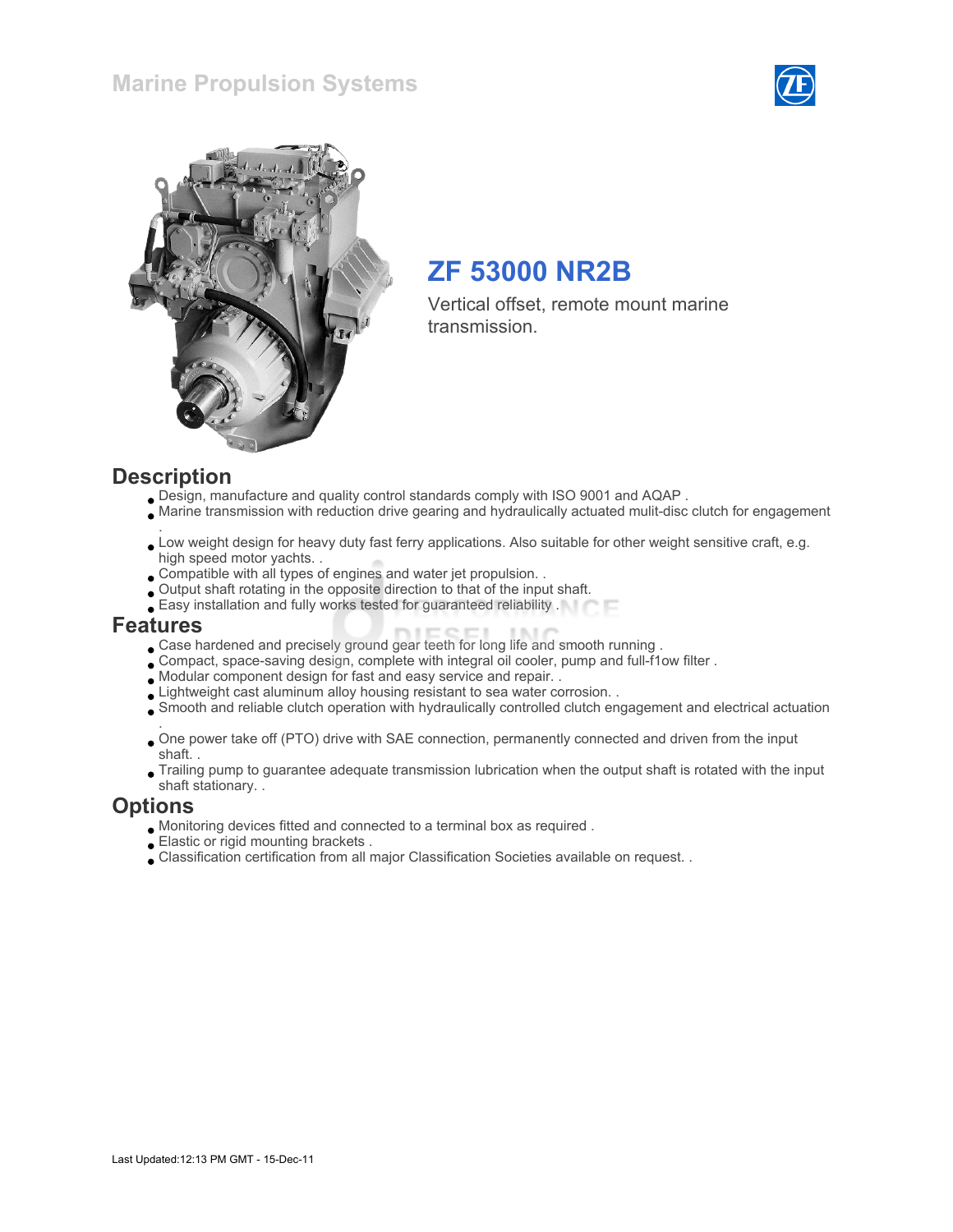# ZF 53000 NR2B Ratings

# Light Duty

| <b>RATIOS</b>                                      | MAX.<br><b>INPUT POWER CAPACITY</b><br>POWER/RPM<br><b>TORQUE</b> |      |                                                               |    |    |         |           |          |           |          | MAX.<br><b>RPM</b> |
|----------------------------------------------------|-------------------------------------------------------------------|------|---------------------------------------------------------------|----|----|---------|-----------|----------|-----------|----------|--------------------|
|                                                    | Nm                                                                | ftlb | <b>kW</b>                                                     | hp | kW | hp      | <b>kW</b> | hp       | <b>kW</b> | hp       |                    |
|                                                    |                                                                   |      |                                                               |    |    | 750 rpm |           | 1000 rpm |           | 1300 rpm |                    |
| 1.487, 1.694, 1.771, 1.853,<br>1.912. 2.129. 2.464 |                                                                   |      | 58000 42779 6.0733 8.1444 4555 6108 6073 8144 7895 10588 1350 |    |    |         |           |          |           |          |                    |
| * Special Order Ratio.                             |                                                                   |      |                                                               |    |    |         |           |          |           |          |                    |

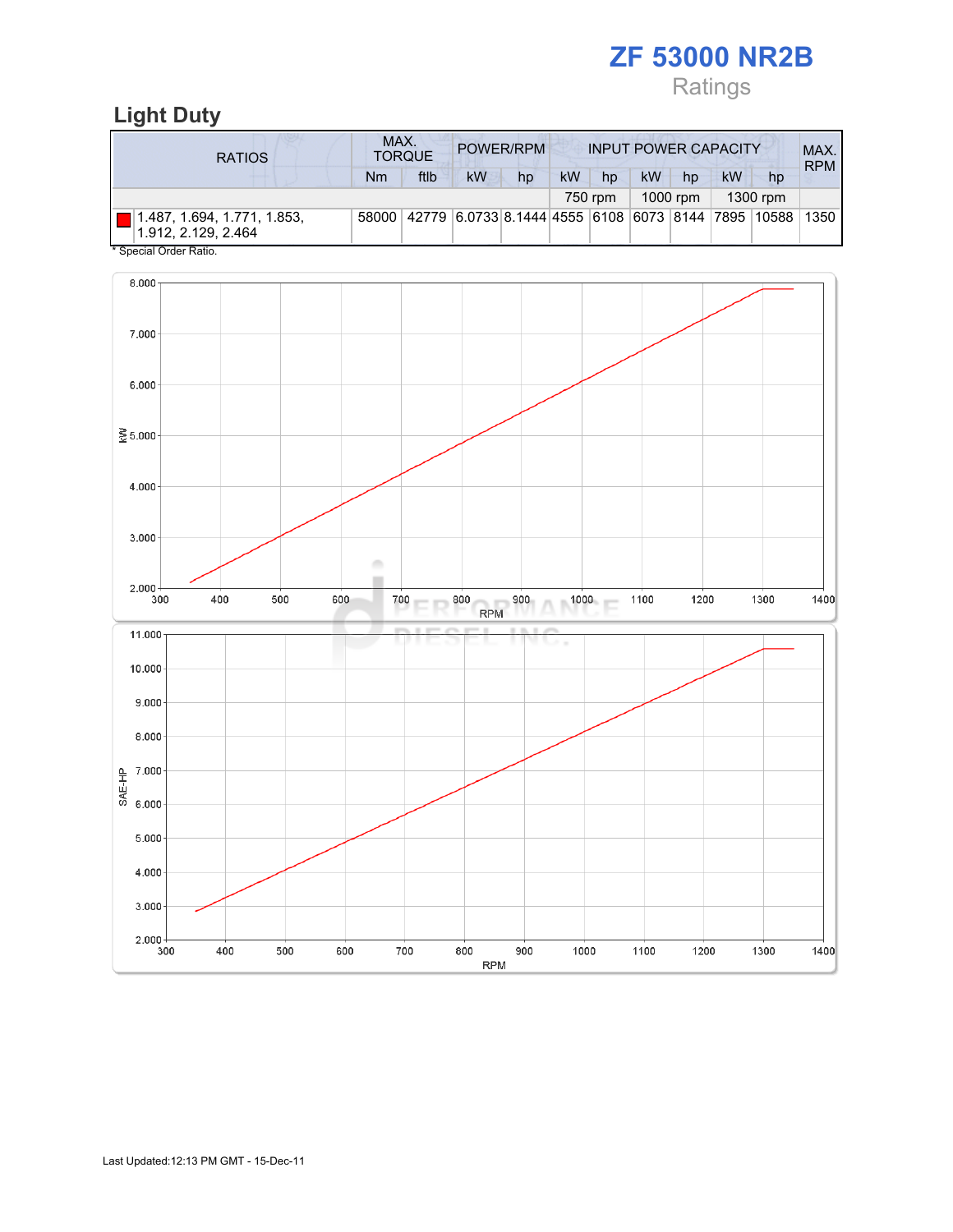# ZF 53000 NR2B

# Ratings

### Medium Duty

| RATIOS                                             | <b>MAX. TORQUE POWER/RPM</b>                                              | <b>INPUT POWER CAPACITY</b> |           |    |           |         |           | MAX.     |           |    |            |
|----------------------------------------------------|---------------------------------------------------------------------------|-----------------------------|-----------|----|-----------|---------|-----------|----------|-----------|----|------------|
|                                                    | Nm                                                                        | ftlb                        | <b>kW</b> | hp | <b>kW</b> | hp      | <b>kW</b> | hp       | <b>kW</b> | hp | <b>RPM</b> |
|                                                    |                                                                           |                             |           |    |           | 750 rpm |           | 1000 rpm | 1200 rpm  |    |            |
| 1.487, 1.694, 1.771, 1.853, 1.912,<br>2.129, 2.464 | 53000   39091   5.5497   7.4423   4162   5582   5550   7442   6660   8931 |                             |           |    |           |         |           |          |           |    | 1350       |

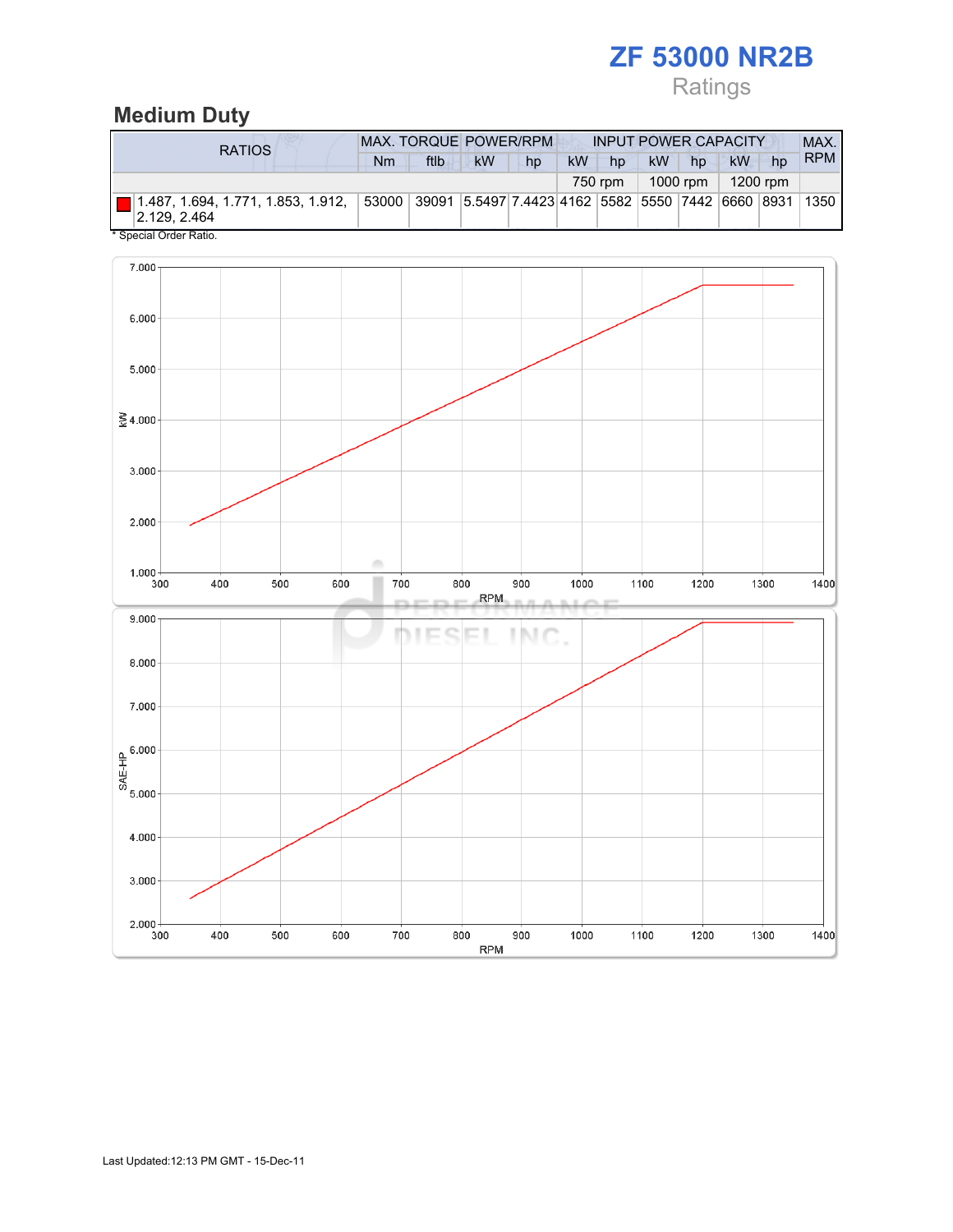# ZF 53000 NR2B

# Ratings

### Continuous Duty

| <b>RATIOS</b> |  | <b>MAX. TORQUE POWER/RPM</b>                                           |           |    |           | <b>INPUT POWER CAPACITY</b> |           |         |           |          |            |
|---------------|--|------------------------------------------------------------------------|-----------|----|-----------|-----------------------------|-----------|---------|-----------|----------|------------|
|               |  | ftlb                                                                   | <b>kW</b> | hp | <b>kW</b> | hp                          | <b>kW</b> | hp      | <b>kW</b> | hp       | <b>RPM</b> |
|               |  |                                                                        |           |    |           | 750 rpm                     |           | 900 rpm |           | 1000 rpm |            |
| 2.129.2.464   |  | 53000   39091  5.5497 7.4423 4162  5582  4995  6698  5550  7442   1350 |           |    |           |                             |           |         |           |          |            |

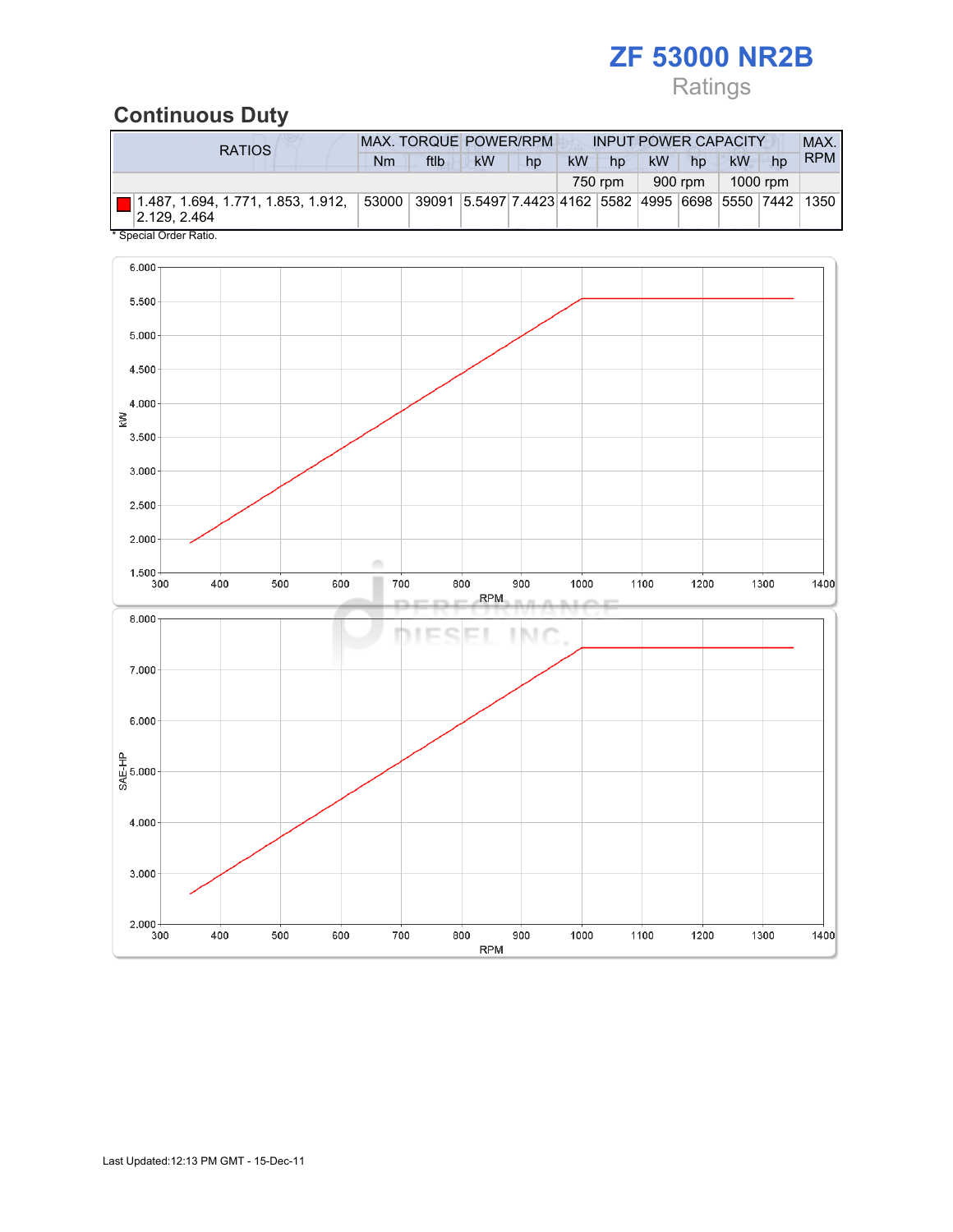ZF 53000 NR2B **Dimensions** 



|            |                |                | mm (inches)    |                |                          |                            |            |
|------------|----------------|----------------|----------------|----------------|--------------------------|----------------------------|------------|
| A          | B <sub>1</sub> | B <sub>2</sub> | H <sub>1</sub> | H <sub>2</sub> |                          |                            | $-2$       |
| 600 (23.6) | 575 (22.6)     | 575 (22.6)     | 1,400(55.1)    | 770 (30.3)     | $\overline{\phantom{0}}$ | 995 (39.2)                 | 716 (28.2) |
|            |                | Weight kg (lb) |                |                |                          | Oil Capacity Litre (US qt) |            |
|            | 200 (212)      |                |                |                |                          |                            |            |
|            |                |                |                |                |                          | $\leftarrow$ D             |            |

#### Output Coupling Dimensions N.

i.

|       |  |  |  |                |  |  | <b>Bolt Holes</b> |                                                 |      |
|-------|--|--|--|----------------|--|--|-------------------|-------------------------------------------------|------|
|       |  |  |  |                |  |  | No.               | Diameter (E)                                    |      |
| mm in |  |  |  | mm in mm in mm |  |  |                   | mm                                              |      |
|       |  |  |  |                |  |  |                   | $ 575 22.6 500 19.7 320 12.6 50.0 1.97 18 37.0$ | 1.46 |